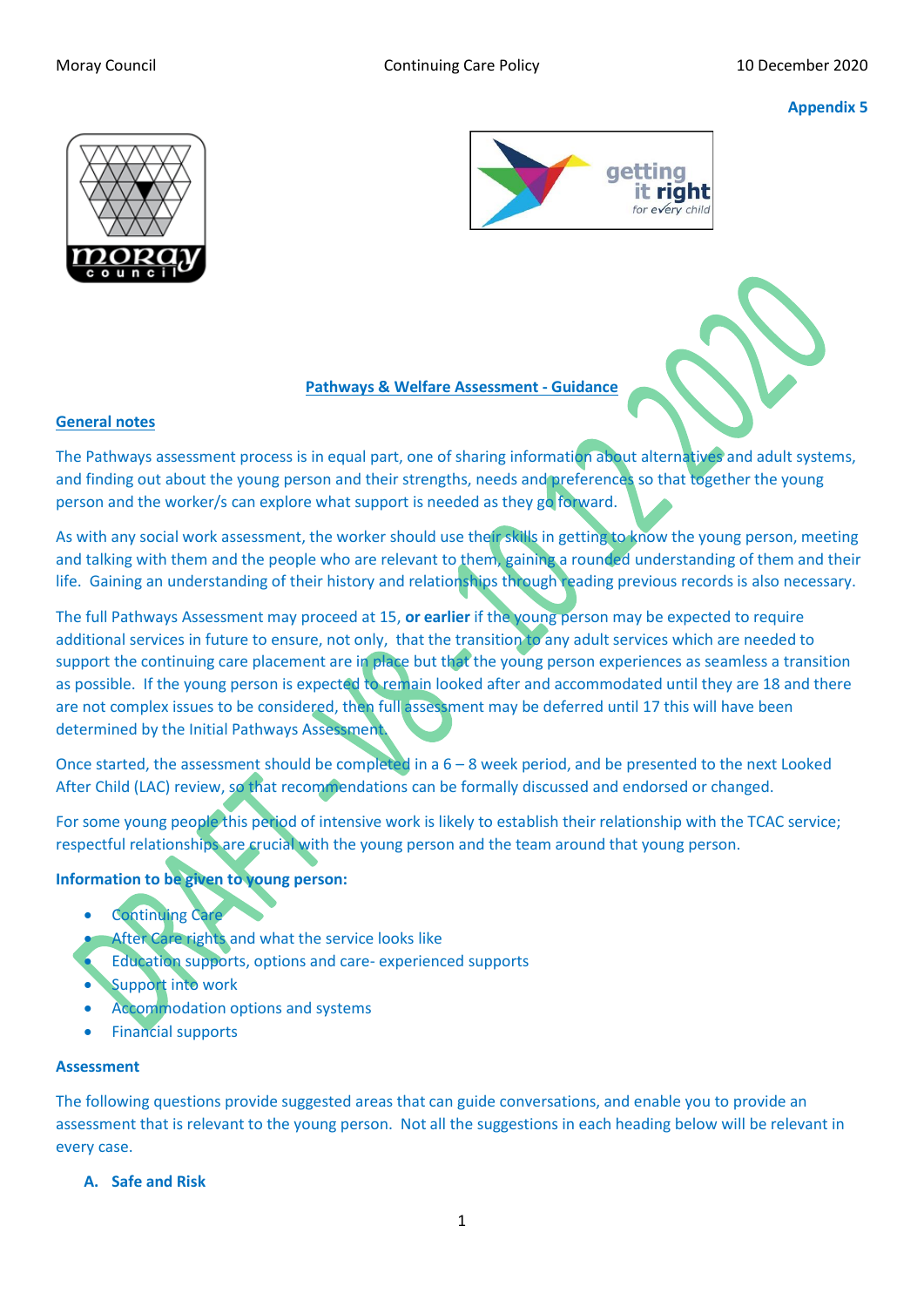- 1. Does the young person feel safe in their current accommodation/placement?
- 2. Does the young person feel safe in their local community?
	- are they at risk of harm from others in the community
	- able to access support locally
	- are there historic abuse concerns locally?
- 3. Does the young person understand online / Internet Safety?
- 4. Does the young person have any self-harm issues?
- 5. Does the young person pose a risk to their local community?
- 6. Is the young person drawn to risk- taking activities?
- 7. Does the young person use illicit substances / alcohol / tobacco?
- 8. Is the young person putting themselves at risk of harm in the obtaining of illicit substances? This harm could be legal, in that they could attract the attention of Criminal Justice Services or physical or emotional as they may have to make negative associations with others to obtain substances.
- 9. Is the young person at risk of harm from overdosing or mixing substances?

## **B. Health and Wellbeing**

- 1. Is the young person registered with a Medical Practice / Dentist / Optician / other health professional (such as a Diabetes or Dietetic practitioner)?
- 2. Does the young person know how to register and make appointments with a medical services, such as a Medical Practice, and are they able to do it?
- 3. Does the young person have any regular and ongoing involvement with any healthcare professionals?
- 4. Does the young person have any additional needs, health condition or diagnosis that affects how they function? If so, what are the implications of this?
- 5. Has the young person had all their vaccinations?
- 6. Does the young person take any regular medication?
- 7. What does the young person do to make themselves feel better when their life feels challenging? How does the young person self-nurture?
- 8. Where does the young person go, who does the young person associate with for a nurturing or comforting experience?
- 9. What is the young person's diet like?
- 10. Does the young person understand the value of exercise?
- 11. Does the young person engage with any physical activity? This does not need to be formal exercise, it could be walking / cycling socially or for transport.

# **C. Lifestyle and Identity**

Does the young person identify with any particular gender?

2. Does the young person understand safe sex practice?

- 3. Is the young person sexually active?
- 4. Does the young person feel that they are a confident person, or do they feel that they lack confidence? What areas of life does the young person feel confident in engaging with?
- 5. How does the young person interact with people and officials? Are they able to engage easily in conversation with people socially? More formally?
- 6. Does the young person experience any language barriers or issues with communicating with others?
- 7. To be observed rather than asked?: Does the young person take care of their presentation? Is it felt that their presentation, if poor, might be indicative of less than ideal mental wellbeing?
- 8. What are the young person's strengths, talents, hobbies and interests?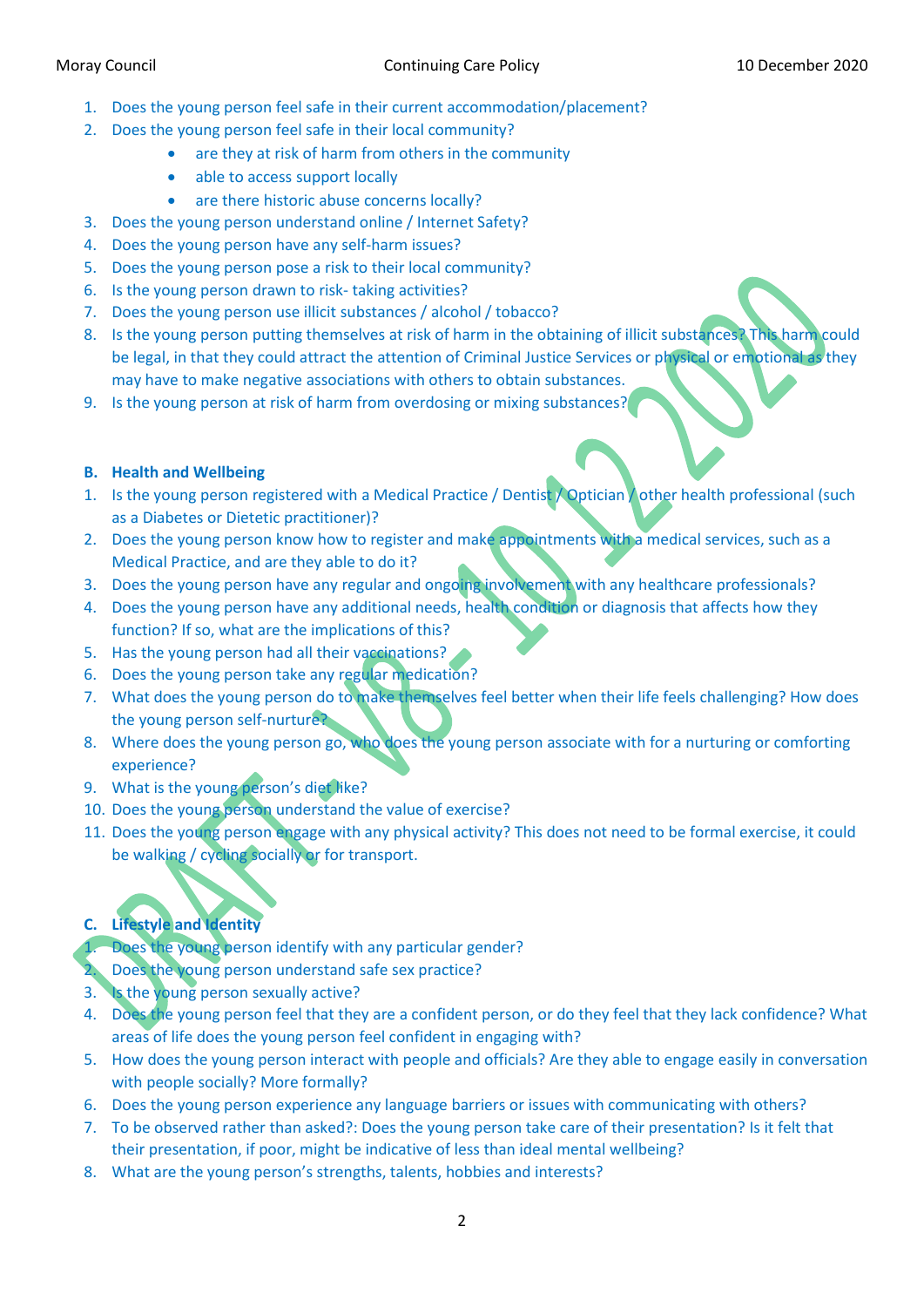- 9. Does the young person engage in activities and interests (such as hobbies, employment, education, a significant social circle) that could be said to evidence that they are not isolated from society?
- 10. Does the young person feel that they experience issues which makes them withdraw from society and are therefore becoming socially excluded and isolated?

## **D. Family and Friends**

- 1. Who does the young person consider to be their family and who is important to them?
- 2. Do they wish to remain in their current living situation under Continuing Care?
- 3. What contact does the young person have with their birth family?
- 4. What are relationships like between the young person and the various members of their birth family
- 5. Where does the young person celebrate special occasions such as Birthdays and Christmas
- 6. Does the young person have close and possibly nurturing friendships?
- 7. Does the young person feel that their peer friendships are a positive influence upon their lives
- 8. Is the young person easily led by their peers or other people in their lives? Are they drawn into engaging in negative or destructive behaviours that they would rather not be involved in?

## **E. Learning and Work**

- 1. Is the young person still at school? Are they attending regularly?
- 2. Does the young person have any additional learning needs?
	- If so, how are these met?
	- How significant will they be for their life after school?
- 3. Is the young person currently engaged in any education, training or employment?
- 4. What are their hopes and aspirations? Has the young person thought of what they want to do after school regarding education, training or employment?
- 5. Has the young person achieved qualifications?
- 6. Has the young person met an SDS worker/ Careers advisor?
- 7. Is the young person good at keeping appointment times? Would they need reminders to attend appointments?

## **F. Accommodation, Practical and Self-Care Skills**

- 1. What is the young person's current living situation?
- 2. What would the young person like their next accommodation to be? Where would this be?
- 3. What domestic tasks does the young person currently undertake?
- 4. What domestic tasks can the young person do, but does not do?
- 5. Does the young person know of all the varieties of accommodation that exist? These should be explained to the young person.

Has the young person completed an Apply4homes application and a HomeHunt application for Grampian Housing Association?

- 7. Does the young person know about the After Care Grant available from Placement Services? Explain this to them if they have not heard of this.
- 8. Does the young person have any awareness of the responsibilities that come with having a tenancy, for example gatekeeping, paying bills etc..?
- 9. Discuss the potential for feelings of loneliness and isolation when living alone in a tenancy and think about ways to address these feelings should they arise.
- 10. Does the young person have any furniture of their own that they could take to a tenancy as and when one is offered?
- 11. Discuss with the young person the items that they would need for a tenancy, e.g. Flooring, white goods, kitchen equipment, lightbulbs etc…